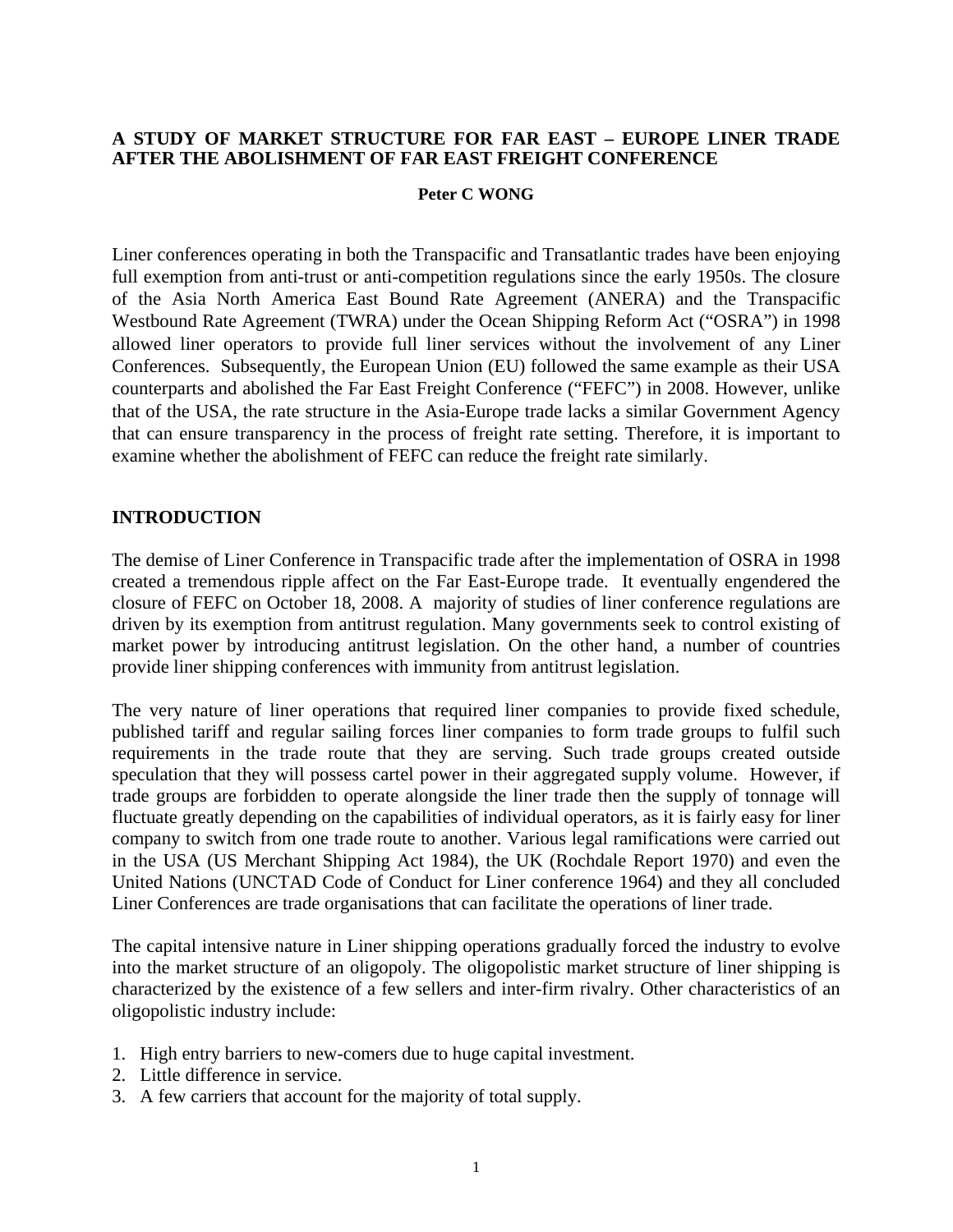The abolition of liner conferences literally reset the liner market structure back to 1875 when the first UK-Calcutta conference was formed. At that time, the inter-carrier agreement (i.e., the conference), was formed to end price wars and, as a result, excessive shipping capacity was built up. Carriers developed a multilateral conference system under which participating carriers operating in specific trades cooperated to reduce price competition.

The practice of liner conferences has long dominated liner trade routes. There was a general political agreement to adopt published price-fixing within the Organisation for Economic Cooperation and Development ("OECD") which lent some measures of long-term stability to the liner shipping industry. Liner shipping conferences can be a measure that traders seek in order to engage in long-term transport supply relationships at known prices. While most OECD countries provided conferences in the liner shipping industry with antitrust immunity, within the OECD these policies have not been harmonized in spite of considerable effort to do so. Strict harmonization, which requires governments to legislate identical regimes, seems an unrealistic expectation in an international environment where some countries seek improved consumer welfare (e.g. the US) while other seek multilateral integration (e.g. Europe).

## **Open Conference**

A conference that merely sets freight rates without restricting membership is called an open conference. In the USA, membership of liner conferences is open but monitored closely by a government agency. The control started in the early 1900s through the Alexander Committee Report and was enforced by the 1916 Shipping Act. They legalized an American version of liner conferences by exempting them from antitrust legislation and putting them directly under the watchful eyes of a government agency. The 1916 Act created an independent agency, the US Shipping Board (later known as the Federal Maritime Board), to oversee the industry. The 1916 regime was overhauled with the passage of the Shipping Act of 1984 which introduced the concepts of independent action and service contracts as the means to limit the market power of the conferences, and was received favorably by the Federal Maritime Commission ("FMC").

The more liberal 1984 Act led to another round of overcapacity and hyper-competitive. These trends prompted Congress to enact OSRA in 1998. ORSA introduced a new type of agreement i.e. the confidential service contract. OSRA represents a logical continuation of the trade toward deregulation established by the Shipping Act of 1984. The Act is designed to remove some of the immunity of antitrust laws given to carriers by creating confidential contracts. It laid a solid legal framework for market competition in the liner shipping industry. In the US, a conference is defined by Section 3 (7) of OSRA as 'an association of ocean common carriers permitted, pursuant to an approved or effective agreement, to engage in concerted activity and to utilize a common tariff; but the term does not include a joint service, consortium, pooling, sailing, or transshipment arrangement'.

The FMC has gone through more changes within the past decade than it has in its 46-year history. OSRA started the FMC's transition from traffic cop to market monitor. OSRA marked a major change in the way liner carriers approached the market. The liner market will continue to change along with customer requirements, economic conditions, and trade flows. The presence or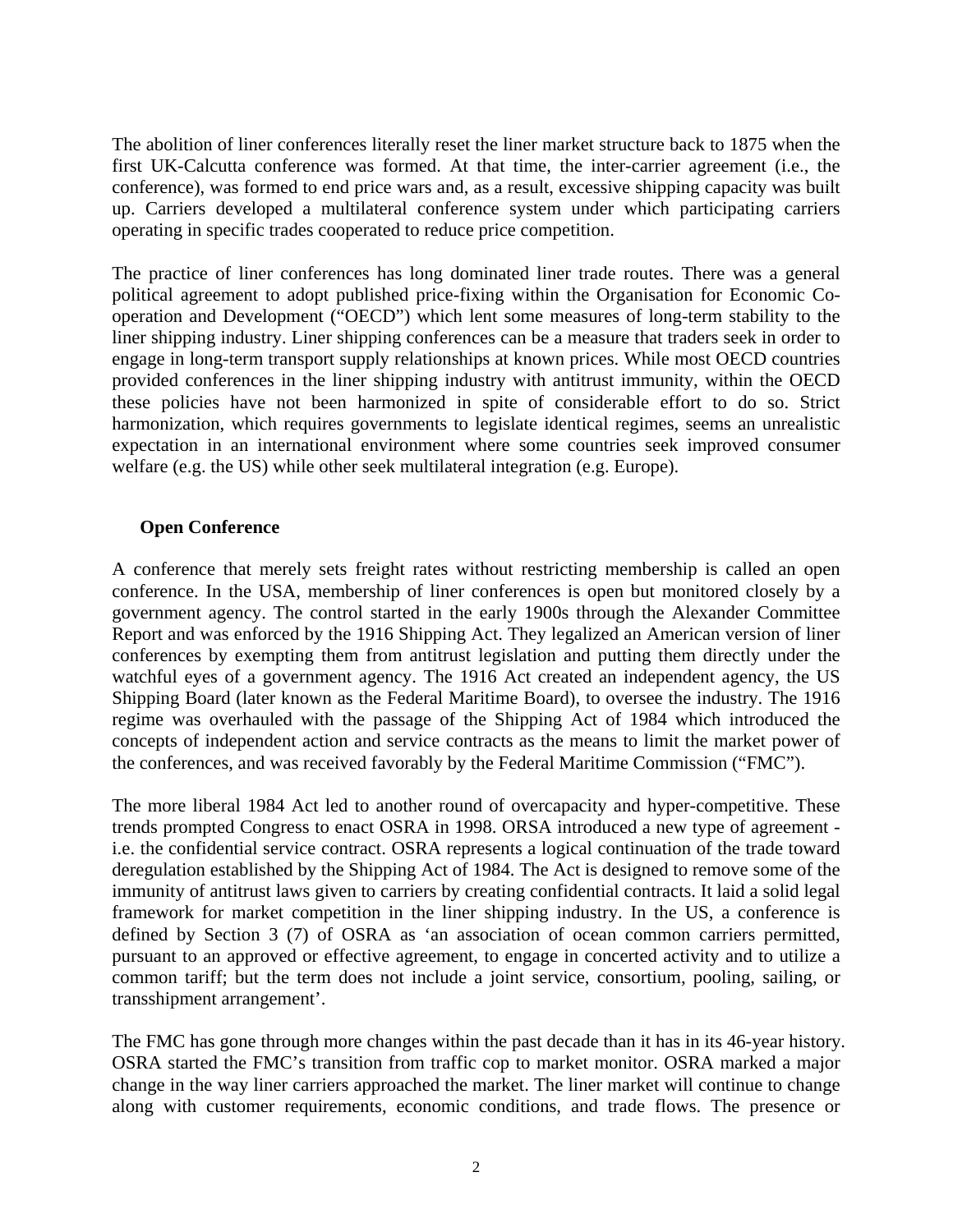absence of a conference or discussion agreement appears to make little difference in freight rates. Supply and demand still rule. Shippers and freight forwarders for years have been trying to get carriers to give a detailed accounting of charges they levy on containerized shipments. However, negotiations between exporters and shipping lines over terminal handling charges on key Trans-Pacific and Intra-Asia routes collapsed. Members of the Transpacific Stabilisation Agreement (TSA) even pulled out a meeting with the Federation of Asian Shipping Council.

### **Closed conference**

Contrast to that in the USA, the liner conference in Europe is described as closed conference with limits on membership and capacity provision. The objective of the conference system found in the 1870s was to counter destructive price competition through capacity regulation. Member States in the EU are to a large extent free to follow their own national shipping policies and create the economic and fiscal framework that they consider most appropriate for the development of shipping activities.

Regulation 4056/86 which came into force on July 1, 1987, marked the first step in imposing effective regulatory constraints on a sector that had previously been largely self-regulated. It is grounded on the acceptance of liner conferences as legitimate, and indeed the most common form of organization of liner shipping. On being adopted, Regulation 4056/86 was intended to supplement the rules of the United Nations Conference on Trade and Development (UNCTAD) Code of Conduct for Liner Conferences, to which the EU Member States were signatories. Since the adoption of Regulation 4056/86, containerization has led to an increase in number and size of full cellular container ships and growth in global operations. This has contributed to the emerging of consortia and alliances as a means of sharing costs and reducing risks. The growth of these operational arrangements has been accompanied by a decline in the significance of conferences.

On the other hand, the conference system also tipped the balance of power in the buyer-supplier relationship in favor of the buyer in the 1980s and 1990s. Today, more and more shippers fail to see differences between conference and non-conference arrangements. As a result, the role of the liner conference has diminished. Shippers expected greater transparency and understanding of the operational features of the liner shipping industry and better awareness of their business by the carriers. Shippers expected more cooperation from the carriers to overcome difficulties in the supply chain, find longer-term solutions, and cooperation to seek reductions in costs.

In 2005, the European Commission (EC) proposed to repeal the block exemption of liner conference established by Council Regulation 4056/86. The Commission proposed to establish an alternative regime that allows other forms of cooperation between carriers. In 2006, the EU Competitiveness Council granted liner carriers a two-year grace period before fully repealing their block exemption from the antitrust regulations that allow the conferences to exist. This decision by the Council allowed liner conferences to continue operating on routes to and from Europe until October 2008. After that, conference activities in particular price fixing and capacity regulation were no longer permitted. The European Liner Affairs Association, which represents most of the major carriers that serve Europe, had already agreed to give up the antitrust exemption in the hope that the EC would adopt its compromise proposal to allow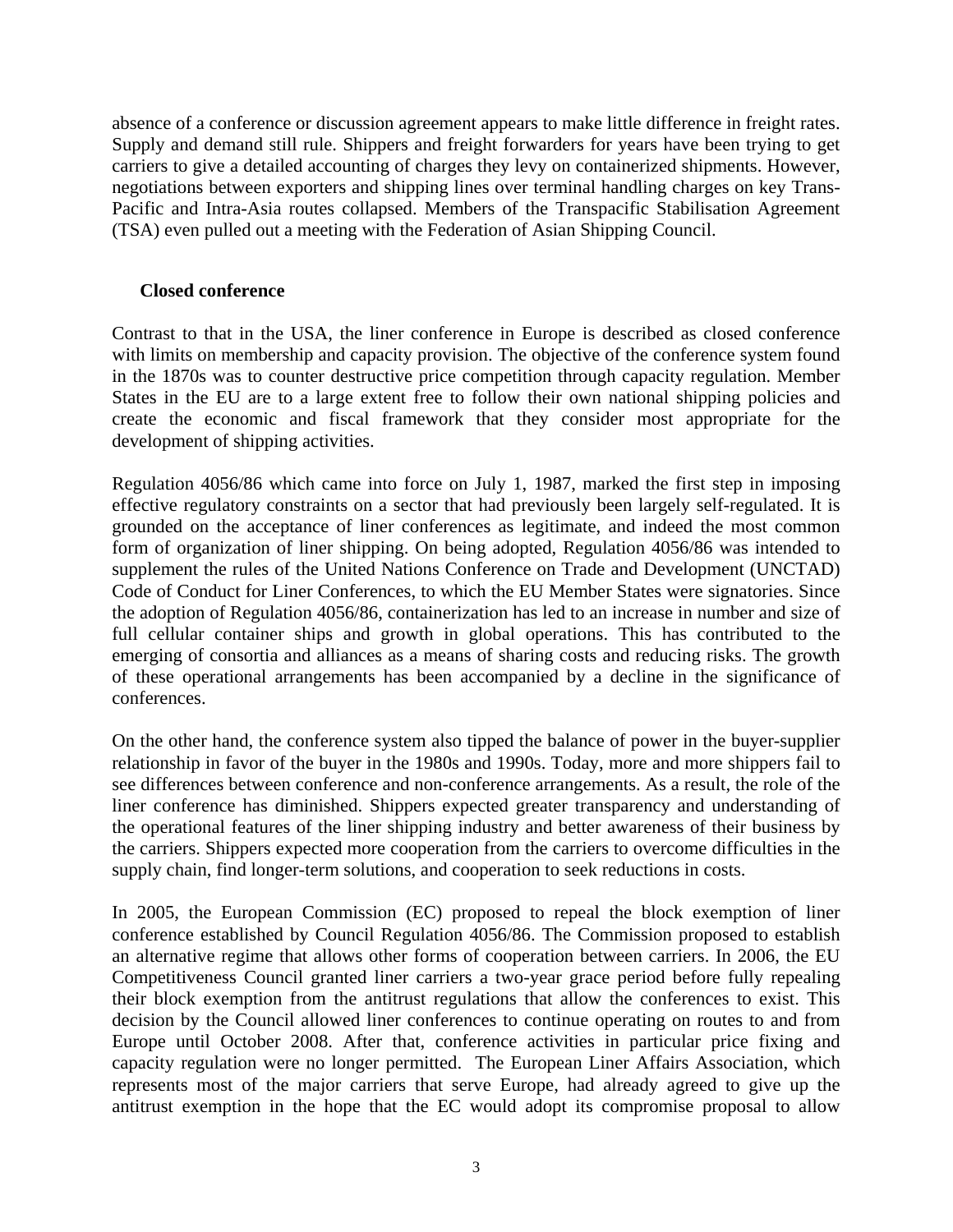carriers to share information on rates and capacity. From the carriers' perspective, sharing information was necessary to justify the large investments they make in new ships. The Council's action could trigger the abolishment of conference systems worldwide, even in Asia where they have been supported by the governments of China and Japan.

## **THEORETICAL APPROACH**

Coase (1937) assumed that resources are allocated by means of price mechanisms and that this allocation is depended on entrepreneur co-ordination. Obviously, Coase (1937) suggest firms are the only available connection between these two assumptions. The survival and the size of the firm largely depend on the costs saving through price mechanisms and the tradeoffs between transaction costs and management cost.

Since no liner carrier is able to provide an exclusive liner service between any two ports, the performance of the industry should take a more macro view to understand how the market structure and players' conduct will affect the market performance.

In its simplest form, structure-conduct-performance (SCP) as:

"The observable structure characteristics of a market determine the behaviour of firms within the market, and that the behaviour of firms within a market, given structural characteristics, determines measurable aspects of market performance."

According to various schools of thoughts of microeconomic, market structure can be polarized from perfect competition to the monopoly market structure.

#### **Perfect competition**

Samuleson and Nordhaus (2001) defined prefect competition as:

- 1. Product homogeneity, meaning that the product supplied by different firms is the same;
- 2. Information freely available, meaning that firms and consumers alike know the prices set by all firms;
- 3. Equal access to the market, meaning that all firms have access to the same production technologies;
- 4. Price taking, meaning that firms and consumers take the price as given; and
- 5. Free entry and exit (i.e., no barriers to entry and exit), meaning that any firm may enter or exit the market as it wishes.
- 6. Huge market so that no single player or buyer can manipulate the price of product by selling or buying

In the shipping industry, tramp shipping operates under perfect competition. While liner shipping operates under the oligopoly market structure, as there are :

1. few sellers ( players) in the market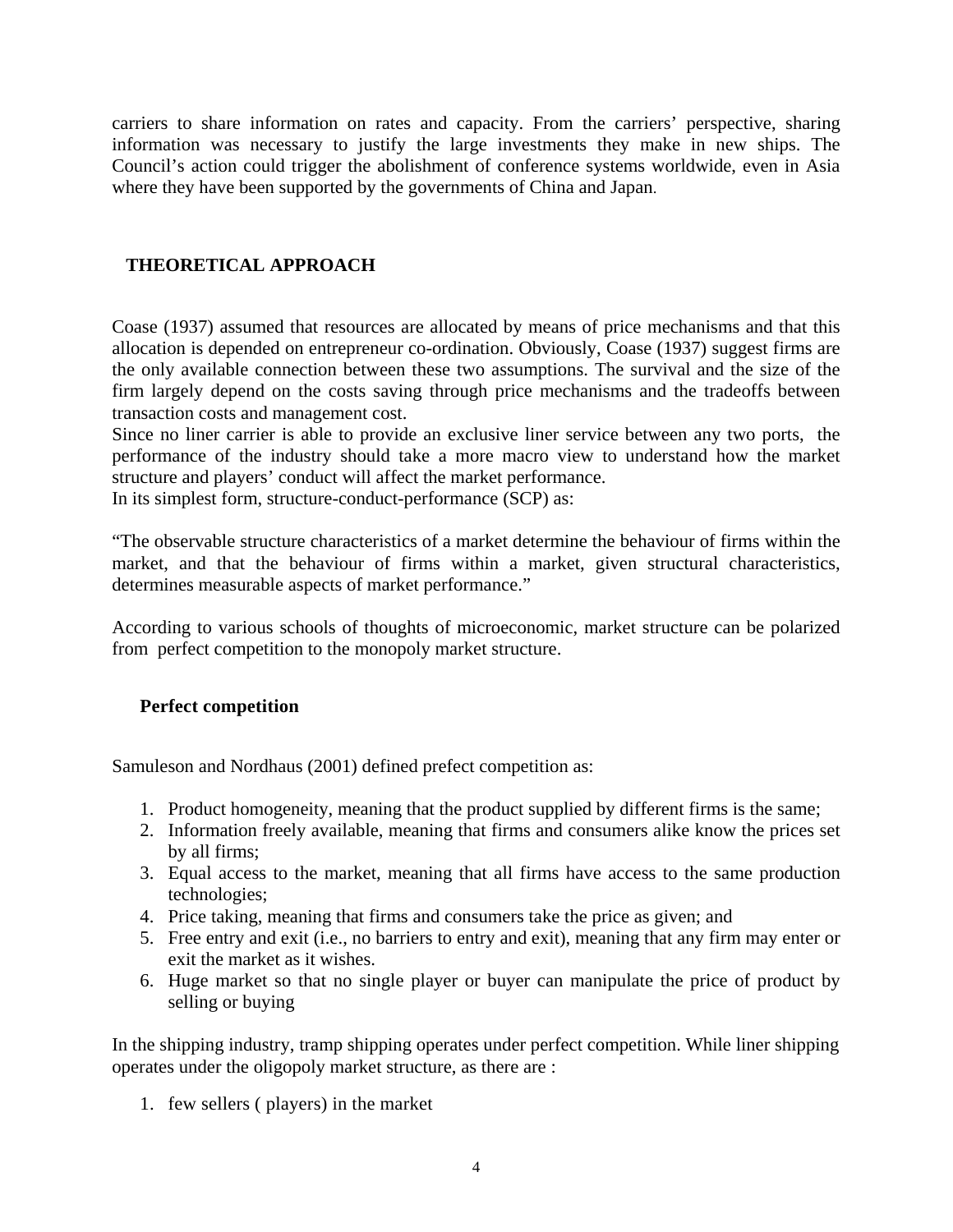- 2. differentiated product
- 3. loyalty attached to some buyers
- 4. price agreed by players which is relatively stable over a long period of time

Under long term agreements between shippers and carriers in the liner industry, the formation of an oligopoly market structure is adopted by both parties and embraced by the authority to recognise the legitimacy of the activities of Liner Conferences. The abolishment of liner conferences will destroy the market structure in the liner shipping industry.

#### **The Structure Conduct Performance model**

Structure-conduct-performance (SCP) model postulates the performance of an industry as determined by the conduct of suppliers and consumers which, in turn, is determined by market structure. The model discussed the relationship between market concentration and the firm's profitability. There will be a systematic difference in average excess profit rates on sales between highly concentrated oligopolies and other industries. The average profit rate of firms in oligopolistic industries of a high concentration will tend to be higher than that of firms in less concentrated oligopolies or industries of atomistic structure. The SCP hypothesizes that:

- (1) The exercise of monopoly power should increase as concentration (i.e., the degree of disproportionate allocation of market share) increases and
- (2) The greater the barriers to entry, the greater the exercise of market power.

In short, barriers to entry facilitate market power, which increases with concentration. Thus, when market concentration is growing some firms are perceived to be building monopoly power (i.e., the market deviates from the perfect competition structure), which results in positive profits (i.e., these firms charge above marginal cost and behave as monopolists).

The SCP model serves as a conceptual framework by many studies to describe industries. Basic conditions, market structure, conduct, and performance characterize an industry. The relationship of these elements is indicated in Figure 1:

- the basic conditions are the primary determinants of the market or the industry structure
- the structure of the industry is the primary cause of the conduct by the participants in the industry
- conduct explains or accounts for market performance

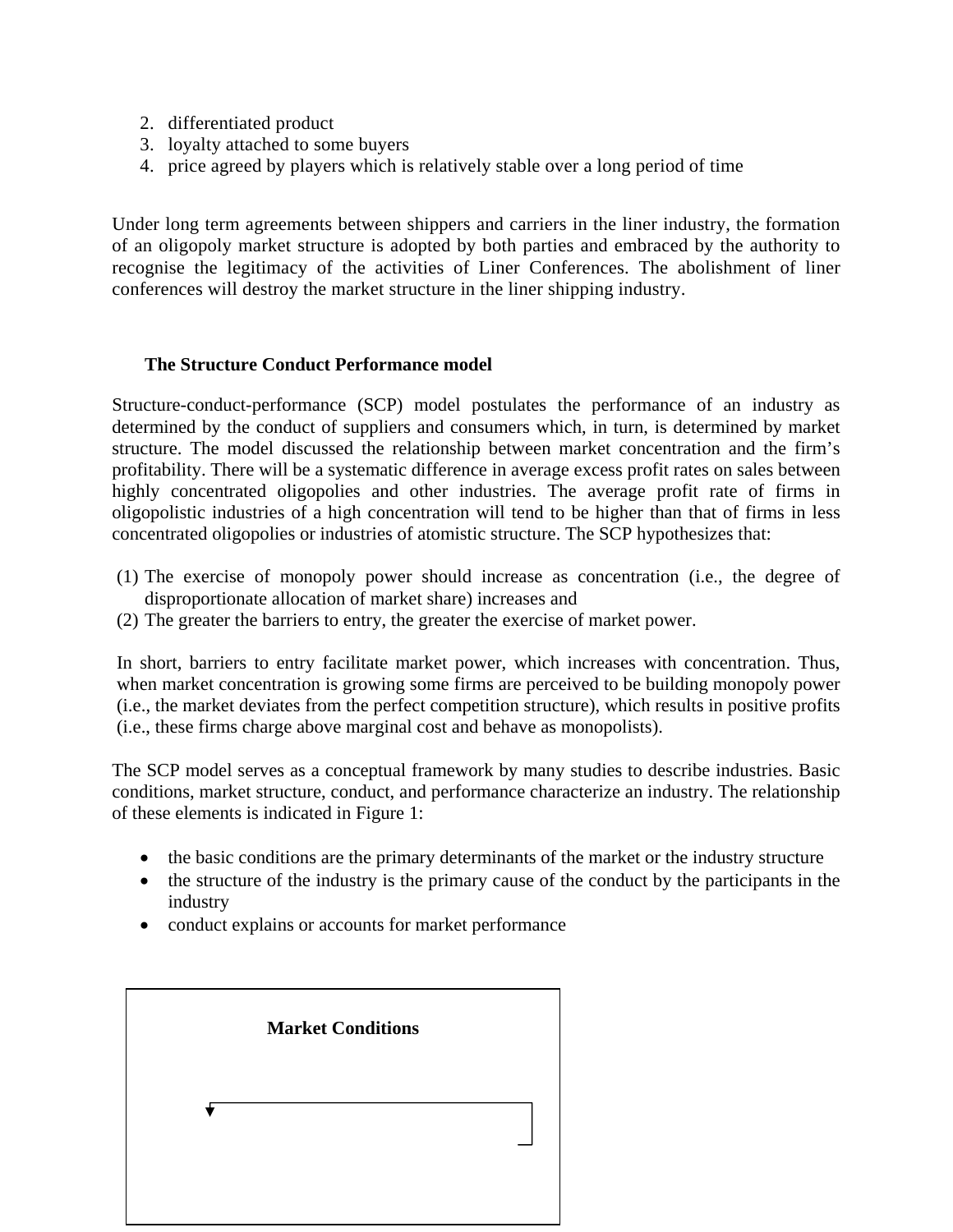

Figure 1. Industrial Organization Paradigm *(source: Giles 1989)*

- Market conditions include many factors, which shape the market or the industry, such as consumer demand, market supply, political environment and policy change. In some cases, the effects of policies are direct. Like antitrust laws are intended to halt the spread of monopoly, the result is less mergers behaviors in that industry.
- Market structure means a set of characteristics which give definition to the supply-side of the market, such as the nature of the firms which produce a product the production cost and entry, the relative size and number of producers. Analysis in industrial organization intends to predict and explain behaviors. The structure attributes are:
	- economies of scale
	- barriers to entry
	- industry concentration
	- product differentiation

Having the different levels of the structure attributes make the industries fall somewhere in or between the market structures, perfect competition, monopolistic competition, oligopoly, and monopoly.

- Market conduct is the actual behaviors of firms in a market and how the firms react to the conditions imposed by the market structure and interacts with rivals. One of the significant aspects of market conduct is pricing behavior.
- Market performance is the description and a judgment about the results of market behavior. The most important characteristics include profitability, efficient resource allocation, equity (generally viewed as low consumer prices), employment, technical progress, a generally higher standard of living, and some special social goals.

# **METHODOLOGY**

Based on the SCP model mentioned above and to study the impact of the abolishment of FEFC on freight rates, the liner market will shift from an oligopoly to a nearly perfect competition market structure. Weekly sea freight rate for Europe between June 29, 2007 and April 24, 2009 are collected from the China (Export) Containerized Freight Index (CCFI). Since China has gradually dominated the trade between Asia and European Union, it is reasonable to use the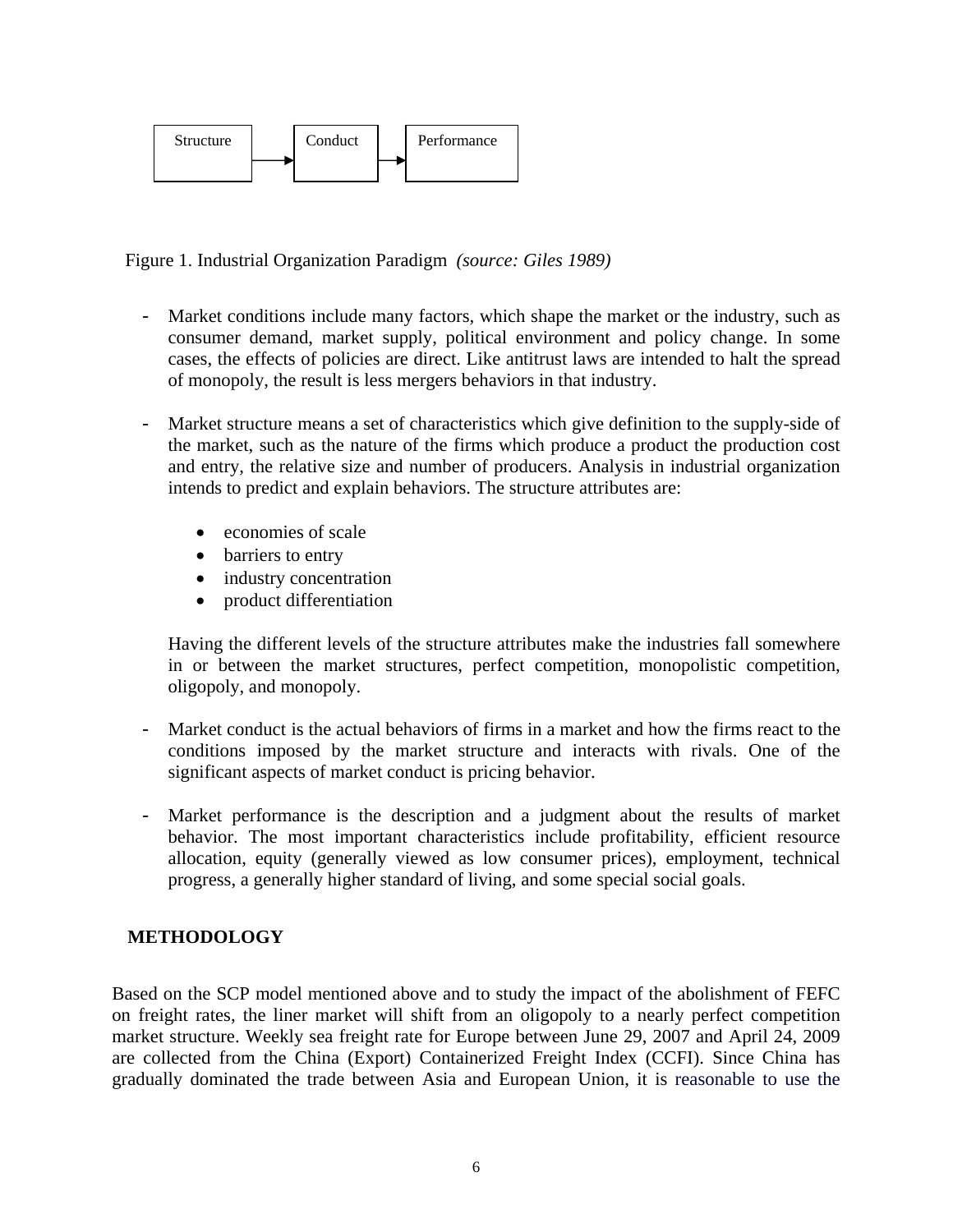freight index published and sponsored by the Chinese government as official. CCFI is sponsored by the Ministry of Communications of PRC and formulated by the Shanghai Shipping Exchange Autoregressive Integrated Moving Average (ARIMA)-intervention analysis model is adopted to capture the dynamics of both the intervention and variance. The data collected consists of 69 weeks prior to the abolishment and 23 weeks following the abolishment.

Looking at the parameter estimates table for Europe freight rate in Fig. 2, the coefficient for the dummy variable step64 is -23.448 ( $p<0.05$ ). This means that the Europe freight rate decreased by approximately 24% after the abolishment of FEFC. More importantly, it aligned with the prediction that Europe freight rate will continue the downward trend in the next 5 weeks after April 24, 2009 as in Fig. 3.

Figure 2. Parameter estimates table for Europe freight rate

#### **ARIMA Model Parameters**

|                |        |                   |                   |                  | Estimate  | <b>SE</b> |          | Sig. |
|----------------|--------|-------------------|-------------------|------------------|-----------|-----------|----------|------|
| Europe-Model_1 | Europe | No Transformation | 0                 | Constant         | $-.079$   | 4.167     | $-0.019$ | .985 |
|                |        |                   | AR                | Lag <sub>1</sub> | .063      | .108      | .588     | .558 |
|                |        |                   | <b>Difference</b> |                  |           |           |          |      |
|                | step64 | No Transformation | Numerator         | Lag <sub>0</sub> | $-23.448$ | 7.554     | $-3.104$ | .003 |